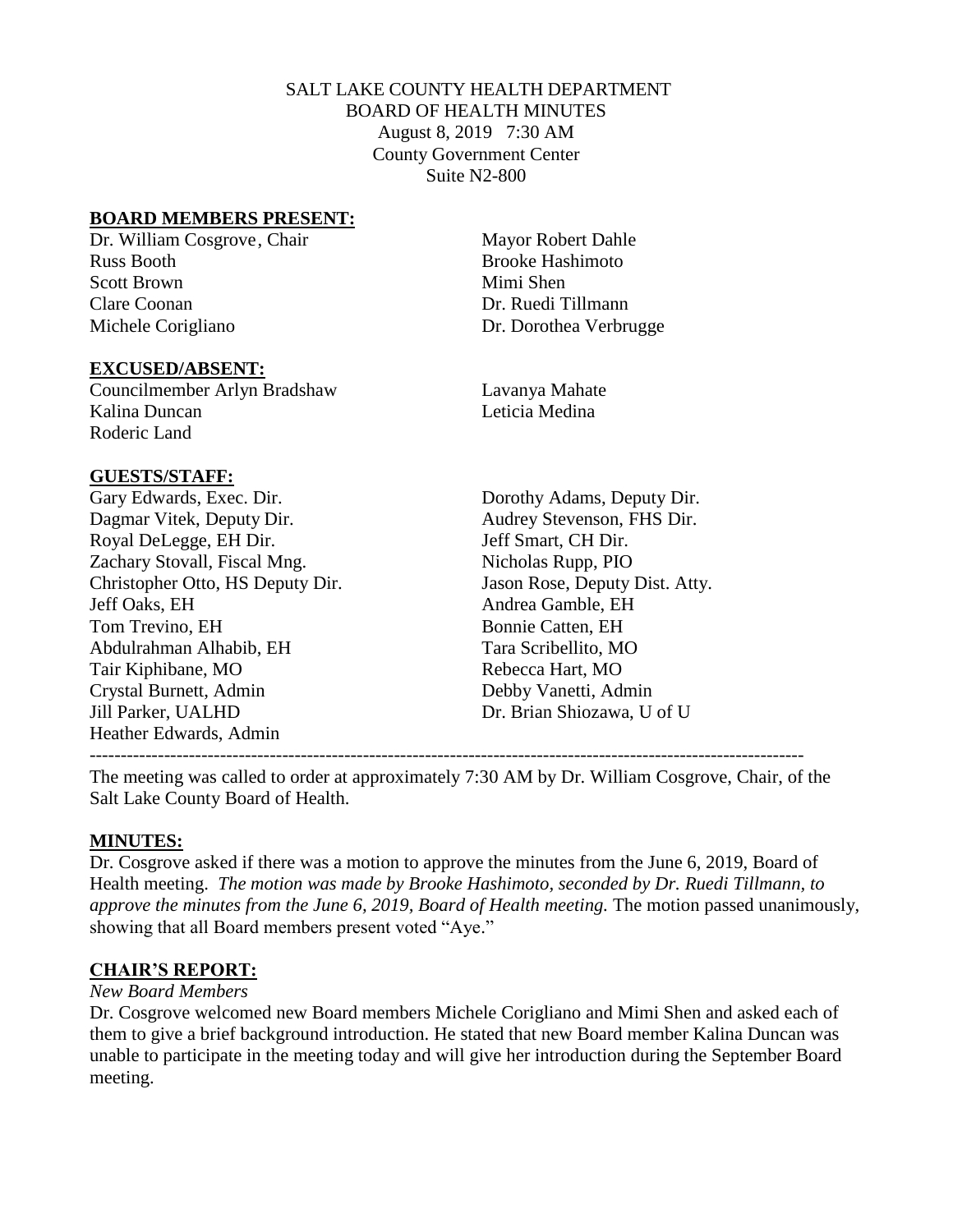*National Association of Local Boards of Health (NALBOH) Annual Conference*

Dr. Cosgrove informed Board members that Gary, Dr. Verbrugge, and himself will attend the annual NALBOH Conference in Denver, Colorado, August 14-16, and will provide a conference update at the next Board meeting.

## *Utah Association of Local Boards of Health (UALBH) Symposium*

Dr. Cosgrove reminded Board members that the annual UALBH Symposium will be held September 6-7 at the Homestead Resort in Midway. Heather forwarded registration information by email to members.

## *Board Finance Committee*

Dr. Cosgrove informed Board members that the finance committee will be meeting this month to review the 2020 budget information. The Board discussed new members for the finance committee and Mayor Rob Dahle and Michele Corigliano were selected to participate on the committee.

## **DIRECTOR***'***S REPORT:**

Gary welcomed Michele and Mimi to the Board of Health.

## *District Attorney Office Update*

Gary reminded Board members that Mitchell Park, Deputy District Attorney, accepted a position as the Council attorney and he introduced Jason Rose, Deputy District Attorney, who will be assisting the department will legal matters until a new attorney is selected.

## *Health Regulation #22, Vehicle Emission Control Program*

Gary informed the Board that the department has worked with the District Attorney's Office on nonsubstantive amendments to Health Regulation #22 and the information was included in the meeting packet. These non-substantive changes require that Gary inform the Board and do not require a motion to approve them.

#### *Opioid Grant Application*

Gary informed the Board that the County submitted an application to the Department of Justice for the Partnerships to Support Data-driven Response to Emerging Drug Threats grant which is being given to local health departments as a lead agency to address opioid addiction initiatives. The Department of Justice will select eight recipients nation-wide and Gary stated the County should be notified around August 15.

## *Medical Cannabis Update*

Gary stated that medical cannabis dispensaries are being discussed at the legislative level and a special session may be held in September that may remove local health departments from the role of dispensaries. Discussions have included increasing the number of private dispensaries that would be overseen by UDOH and the state may move away from having a central fill pharmacy but work through the private dispensaries. Gary will continue to update the Board.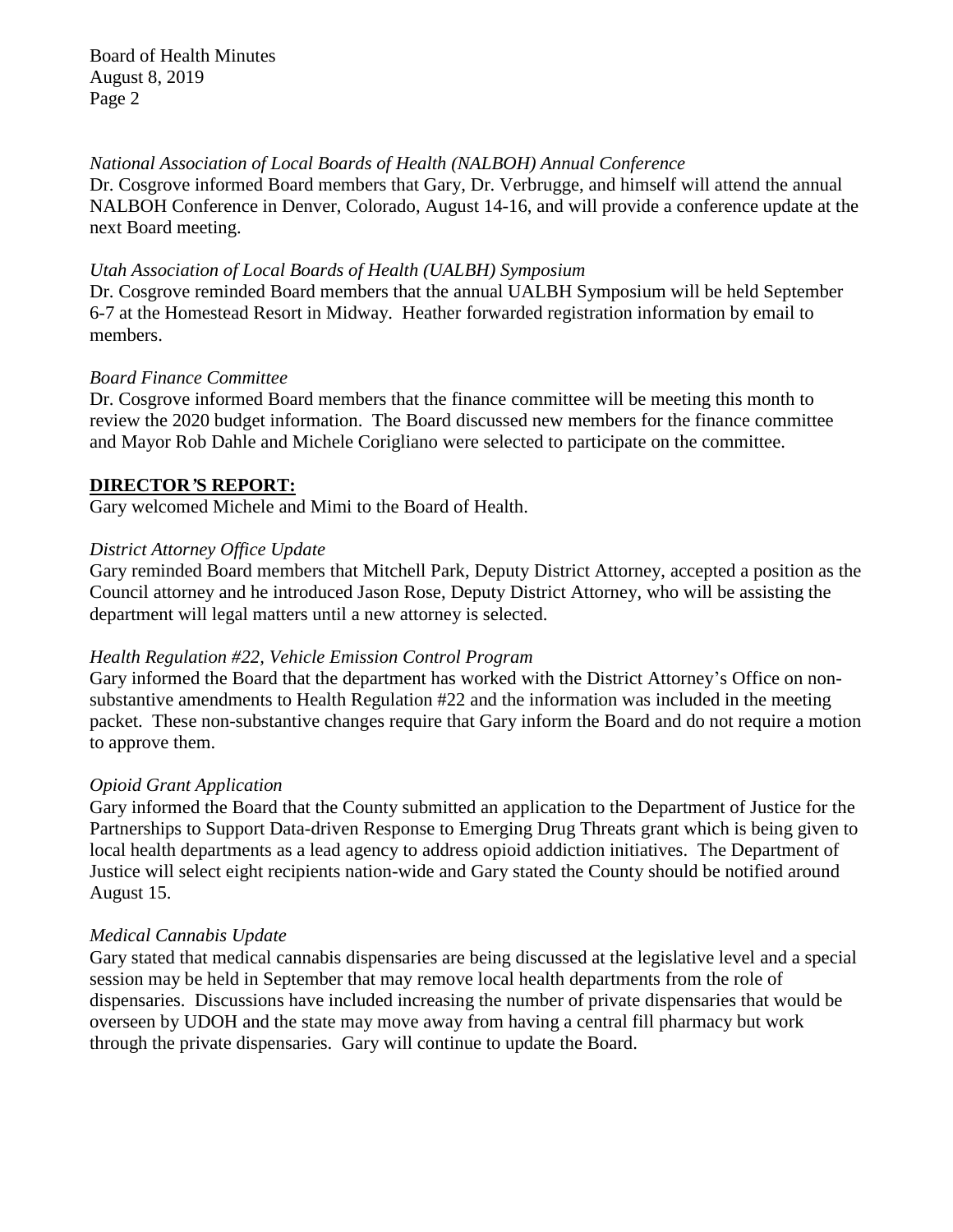### *Redwood Elementary*

Gary informed Board members that Councilmember Aimee Winder Newton is leading efforts to address intergenerational poverty in Salt Lake County and the Health Department has been included in the discussions. Through these efforts Gary met with the principal of Redwood Elementary, in West Valley City, to discuss concerns of student absenteeism. The principal informed him that sometimes vaccine exemptions may play a role in absenteeism and beginning last week the department has nurses at the school during kindergarten testing to identify students that have not completed vaccination requirements and will provide the vaccines for the students at the school. The school is educating the parents of students to inform them that the Health Department will be offering these services.

# *Expanding Partnership with the University of Utah*

Gary welcomed Dr. Brian Shiozawa, Associate Clinical Professor University of Utah, to the meeting and informed Board members that they have been meeting to discuss expanding partnerships between the University of Utah and the Health Department. Currently the University has a clinical collaboration located in the South Main Clinic to offer services for low-income residents and both parties are discussing opportunities to strengthen the partnership moving forward.

## *CHOICES Grant*

Gary informed the Board that the department has been working on the Childhood Obesity Intervention Cost-Effectiveness Study (CHOICES) Grant to identify models for obesity prevention and two models have been identified; mandatory recess for K-6 children and a tax for sugar sweetened beverages. The department is looking at the costs of not implementing these measures and will be meeting with partners to discuss further.

*National Association of County & City Health Officials (NACCHO) Annual Conference* Gary informed Board members that he attended the NACCHO Annual Conference in July and announced that the department was awarded the 2019 Local Health Department of the Year, along with two model practice awards. He thanked Board members and County leadership for their support and leadership in guiding department efforts and initiatives. Dr. William Cosgrove congratulated the department on the prestigious award and recommended that the Board send a thank you letter to each department employee.

# **INTERNAL COUNTY AND SINGLE AUDIT RESULTS:**

Zachary Stovall, Fiscal Manager, presented the 2018 internal compliance and single audit findings through a PowerPoint presentation. Slides included:

- Internal County Audit
- Internal County Audit (Slide 2)
- 2018 Single Audit Findings

For more detailed information, please see a hardcopy of the presentation and handouts included in the Board of Health meeting folder.

## **FEE SCHEDULE:**

Dorothy Adams, Deputy Director, reviewed the proposed fee changes for the STD/HIV Clinic and Travel Clinic programs, which will take effective in January 2020. The department compared fees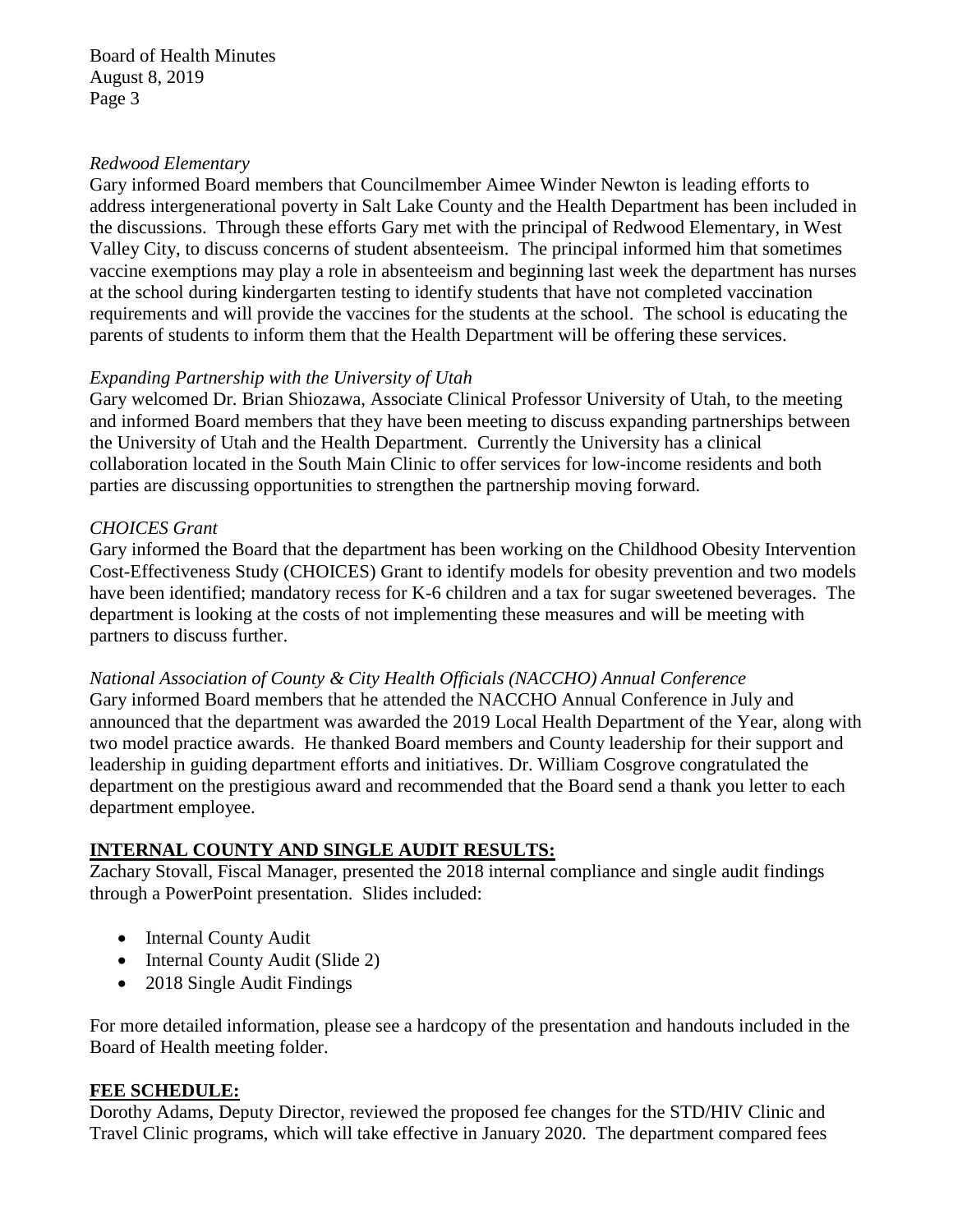with other Utah local health departments, peer counties in the nation, and other clinic providers in the County. Dorothy informed the Board the department is asking for approval to forward these fee changes to the County Revenue Committee.

Dr. Cosgrove asked for a motion to approve forwarding the proposed fee changes to the revenue committee. *The motion was made by Clare Coonan, seconded by Scott Brown, to approve forwarding the proposed fee schedule changes to the revenue committee.* The motion passed unanimously, showing that all Board members present voted "Aye."

For more detailed information, please see the proposed fee schedule and supporting documentation included in the Board of Health meeting folder.

# **HEALTH REGULATION #2, DESIGN, CONSTRUCTION, AND OPERATION OF POOLS:**

Royal DeLegge, Environmental Health Director, presented proposed amendments to Health Regulation #2, *Design, Construction, and Operation of Pools,* and asked the Board to open the regulation for a thirty (30) day public comment period and assign a hearing officer. The proposed amendments are required to bring the regulation in compliance with state rule. The department worked with state and industry representatives on the amendments.

Dr. Cosgrove asked if there was a motion to open Health Regulation #2, for a thirty (30) day public comment period and assign Clare Coonan as the hearing officer. *The motion was made by Scott Brown, seconded by Dr. Ruedi Tillmann, to open Health Regulation #2 for public comment and assign Clare Coonan as hearing officer.* The motion passed unanimously, showing that all Board members present voted "Aye."

For more detailed information, please see the hardcopy of the draft regulation and summary of changes included in the Board of Health meeting file folder.

## **HEALTH REGULATION #18, MASSAGE THERAPY**

Royal DeLegge, Environmental Health Director, presented proposed amendments to Health Regulation #18, *Massage Therapy,* and asked the Board to open the regulation for a thirty (30) day public comment period and assign a hearing officer. The regulation was opened for public comment during the February 7, 2019, Board meeting and a public hearing held on March 25, 2019, where Kelly Christensen served as the hearing officer. The department received several public comments and worked with industry representatives and the District Attorney's office to clarify the regulation amendments based on the public comment received.

Dr. Cosgrove asked if there was a motion to open Health Regulation #18, for a thirty (30) day public comment period and assign Michele Corigliano as the hearing officer. *The motion was made by Mayor Rob Dahle, seconded by Scott Brown, to open Health Regulation #18 for public comment and assign Michele Corigliano as hearing officer.* The motion passed unanimously, showing that all Board members present voted "Aye."

For more detailed information, please see the hardcopy of the draft regulation and summary of changes included in the Board of Health meeting file folder.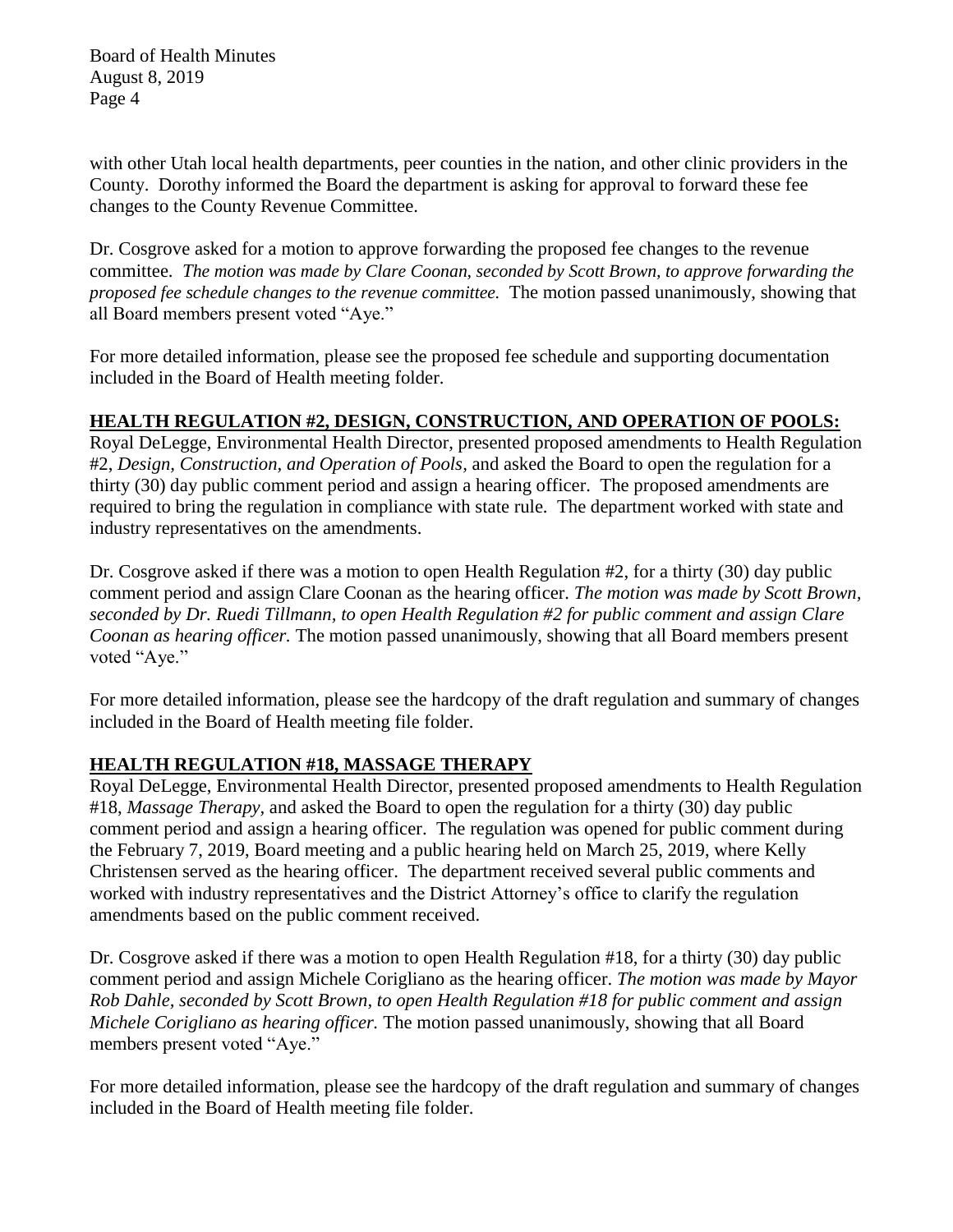## **HEALTH REGULATION(S) #4, #19, #20, #21, and #36:**

Royal DeLegge, Environmental Health Director, presented proposed amendments to Health Regulations #4, *Public Lodging Facilities,* #19, *Body Art Facilities*, #20, *Cosmetology Facilities*, #21 *Community Noise Pollution Control*, and #36, *Residential Childcare Food Service*, and asked the Board to open the regulations for a combined thirty (30) day public comment period and assign a hearing officer. The proposed amendments are necessary to remove the department fee amounts and reference those cited in the department's fee schedule.

Dr. Cosgrove asked if there was a motion to open Health Regulations #4, #19, #20, #21, and #36 for a thirty (30) day combined public comment period and assign Russ Booth as the hearing officer. *The motion was made by Clare Coonan, seconded by Brooke Hashimoto, to open the Health Regulations for a combined public comment and assign Russ Booth as hearing officer.* The motion passed unanimously, showing that all Board members present voted "Aye."

For more detailed information, please see the hardcopy of the draft regulation and summary of changes included in the Board of Health meeting file folder.

# **FOOD PROGRAM OVERVIEW:**

Jeffrey Oaks, Food Bureau Manager, presented an overview of the food program through a PowerPoint presentation. Slides included:

- Outline
- Food Protection Programs
- Food Establishments
- Salt Lake County is Growing
- Utah Department of Agriculture & Food
- Mobile Food Units
- Temporary Food
- Temporary Mass Gatherings
- Plan Review
- Residential Childcare
- Food Protection's Customers
- Regulations
- Education vs. Enforcement
- Qualifications for Inspector
- Training for Consistency
- CFP Field Training Manual
- Online FDA Training
- Inspection Checklist
- Accomplishments
- Common Violations past 12 months
- Improvement Initiatives
- Food Service Equipment Cleaning
- Food Safety Quiz